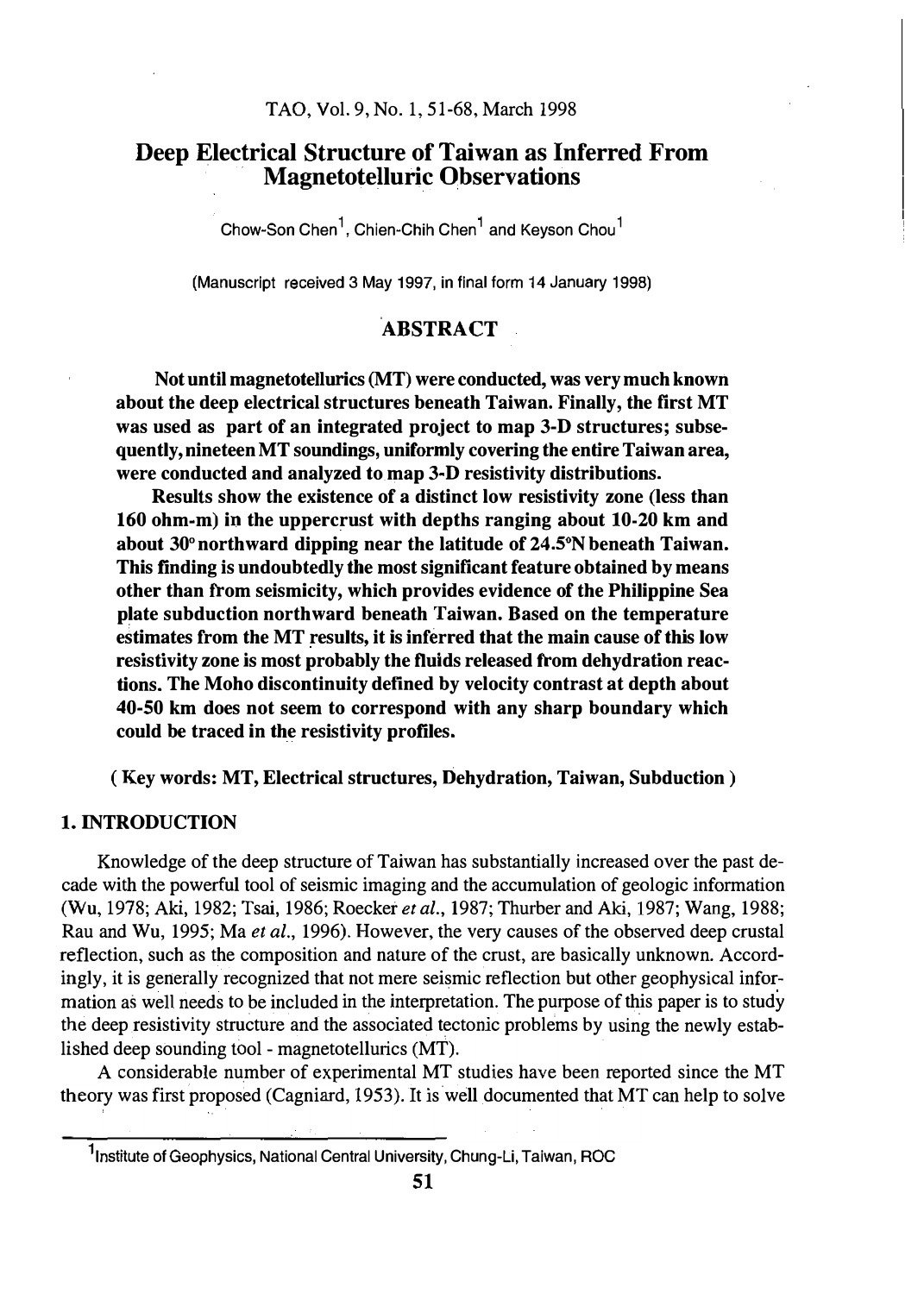the diversity of intensely convoluted and intruding tectonic and geothermal problems. Valuable case histories include those on tectonically disturbed regions (Vozoff, 1972; Ward, et al., 1971; Young and Kitchen, 1989) and geothermal areas (Stanley *et al.*, 1977). After studying six examples in which the MT results aided the geological/tectonic interpretations of the seismic sections, Jones (1987) proposed that a collocated MT study should, in almost every case, be conducted wherever a seismic reflection survey is undertaken because the electrical structure would provide powerful constraints on the interpretation of the deep reflection horizon.

This first MT survey in the Taiwan region was operated by the Institute of Geophysics, National Central University. The MT results in this study not only show a satisfactory correlation between the surface geology and deep tectonic map, but also provide one of the geophysical constraints, other than seismicity, of Taiwan orogeny.

#### 2. MT ACQUISITION AND PROCESSING

A tensor MT survey was carried out to map the deep resistivity structure of Taiwan. A Phoenix V5-MT system, manufactured in Canada by Phoenix Geophysics, was used. It processes data in real time, covering a frequency range of 384 to 0.00055 Hz. Measurements were made using five field components including two electric fields  $(E_x \text{ and } E_y)$  and three magnetic fields  $(H<sub>x</sub>, H<sub>y</sub>$  and  $H<sub>z</sub>$ ) in acquiring an MT sounding (Figure 2). A remote reference (Gamble, *et al.*, 1979) using two additional components  $H_x$  and  $H_y$  was sometimes used, depending on the site spacing, so as to suppress electromagnetic noise present at the site. Although 37 MT soundings have been made at locations uniformly covering the entire Island of Taiwan since December 1995, this study confined its analysis to those data of better quality, i.e. those of the 19 sites shown in Figure L

The longer period data were mostly collected over a time span from about 12 up to 18 hours, while the shorter period data were 4 hours. The time series of the electric and magnetic field variations were first converted into the frequency domain by the Fourier transformation. The Fourier coefficients for a given frequency were then assumed to be related through the tensor equation ( Vozoff, 1972):

$$
\begin{bmatrix} E_x \\ E_y \end{bmatrix} = \begin{bmatrix} Z_{xx} & Z_{xy} \\ Z_{yx} & Z_{yy} \end{bmatrix} \begin{bmatrix} H_x \\ H_y \end{bmatrix},\tag{1}
$$

where  $E_x$  and  $E_y$  are electric fields along the N-S and E-W directions, respectively; H<sub>x</sub> and H<sub>y</sub> are the corresponding magnetic fields, and  $Z_{xx}$ ,  $Z_{yx}$ ,  $Z_{xy}$  and  $Z_{yy}$  are the elements of the impedance tensor Z which includes information as to the electric conductivity distribution of earth. The robust process (Jones *et al.*, 1989) was then used to reduce the variances of the off-diagonal MT impedance.

In a strictly 1-D situation, the diagonal terms (i.e.  $Z_{xx}$  and  $Z_{yy}$ ) of the impedance tensor Z become zero, which allows for the computation of the apparent resistivity and phase from the data. However, if the underlying structure is 2-D, then the impedance tensor can be rotated such that the diagonal terms are minimized in the sense of the least-square error. The direction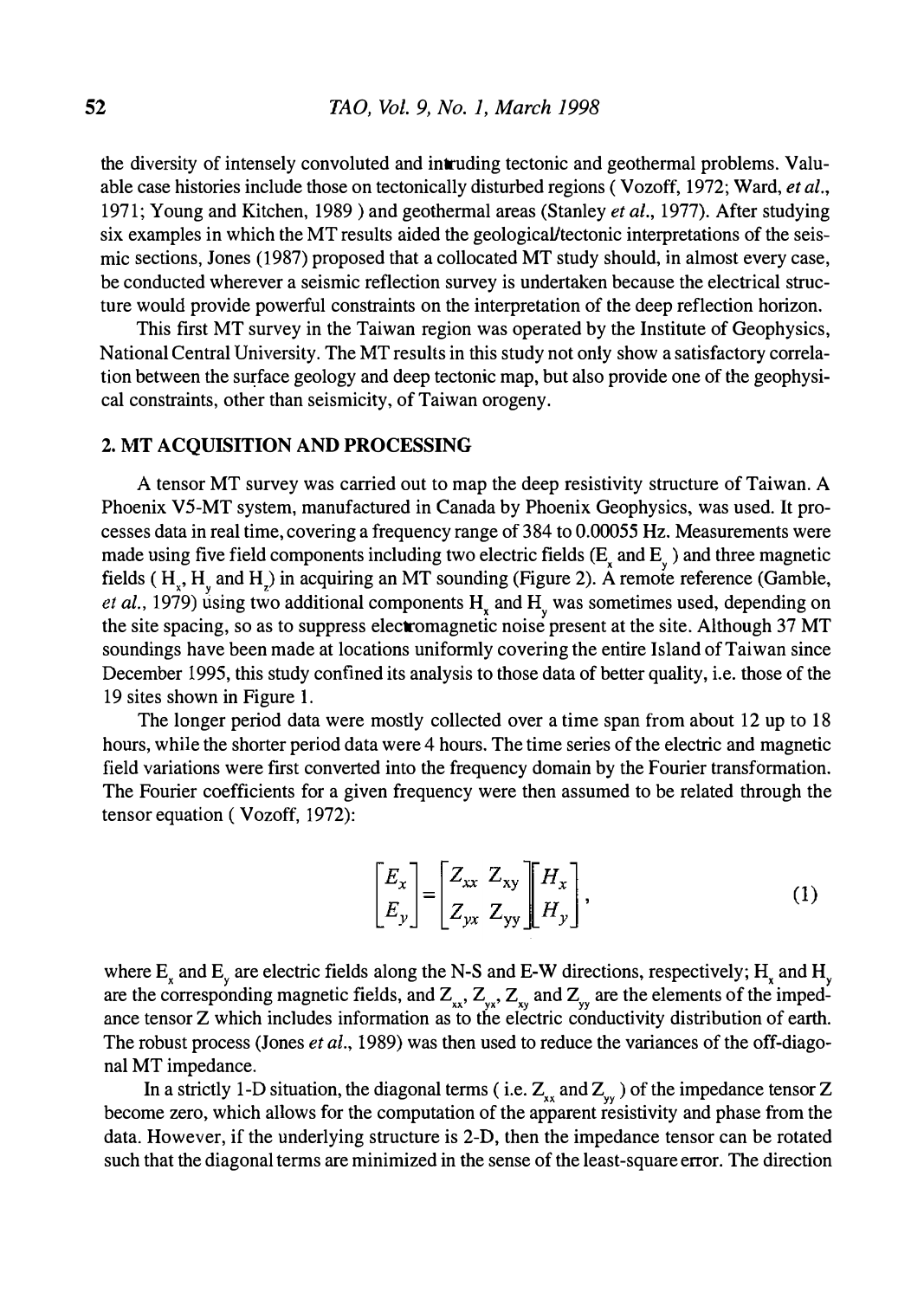

Fig. 1. Tectonic setting and bathymetry of Taiwan and the surrounding area (Suppe, 1981). The vector of relative motion between the Philippine Sea plate and the Eurasian plate is shown by the arrow. The main geological divisions of Taiwan are also indicated. The locations of the MT soundings are indicated by solid circles. Interpretation profiles are indicated by Ll, L2 and L3.

determined from this procedure is known as the regional electrical strike direction. According to Swift (1967), the regional strike direction ( $\theta$ ) is obtained from:

$$
\tan 4\theta = \frac{2\text{Re}\left[\left(Z_{xy} + Z_{yx}\right)\left(Z_{xx} - Z_{yy}\right)\right]}{\left[\left|Z_{xx} - Z_{yy}\right|^2 - \left|Z_{xy} + Z_{yx}\right|^2\right]}
$$
(2)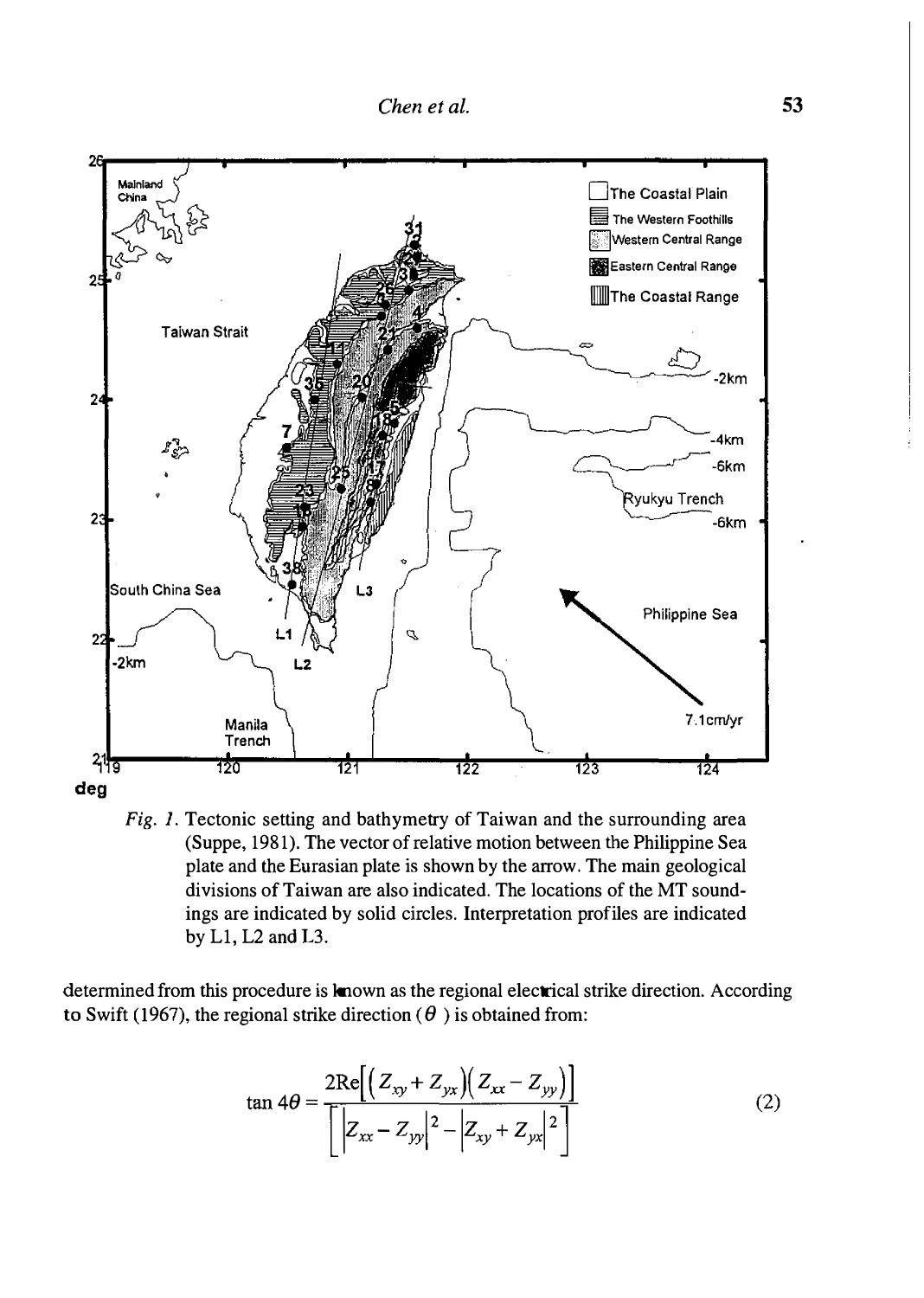

Fig. 2. Magnetotelluric (MT) field layout in Taiwan. (a) Plate tectonic setting beneath Taiwan (Ho, 1975). (b) MT field layout: V5-MT (Phoenix Geophysics, Canada), a real-time processing system, with the capability to measure the frequency band range of 384 to 0.00055 Hz. The measurements were made by using five field components and a remote reference. (c) MT sources mainly coming from solar wind and lightning. (d) Onsite data processed by a PC showing horizontal depth slices and vertical profiles. These geoelectric maps illustrate the 30 conductivity structures of Taiwan.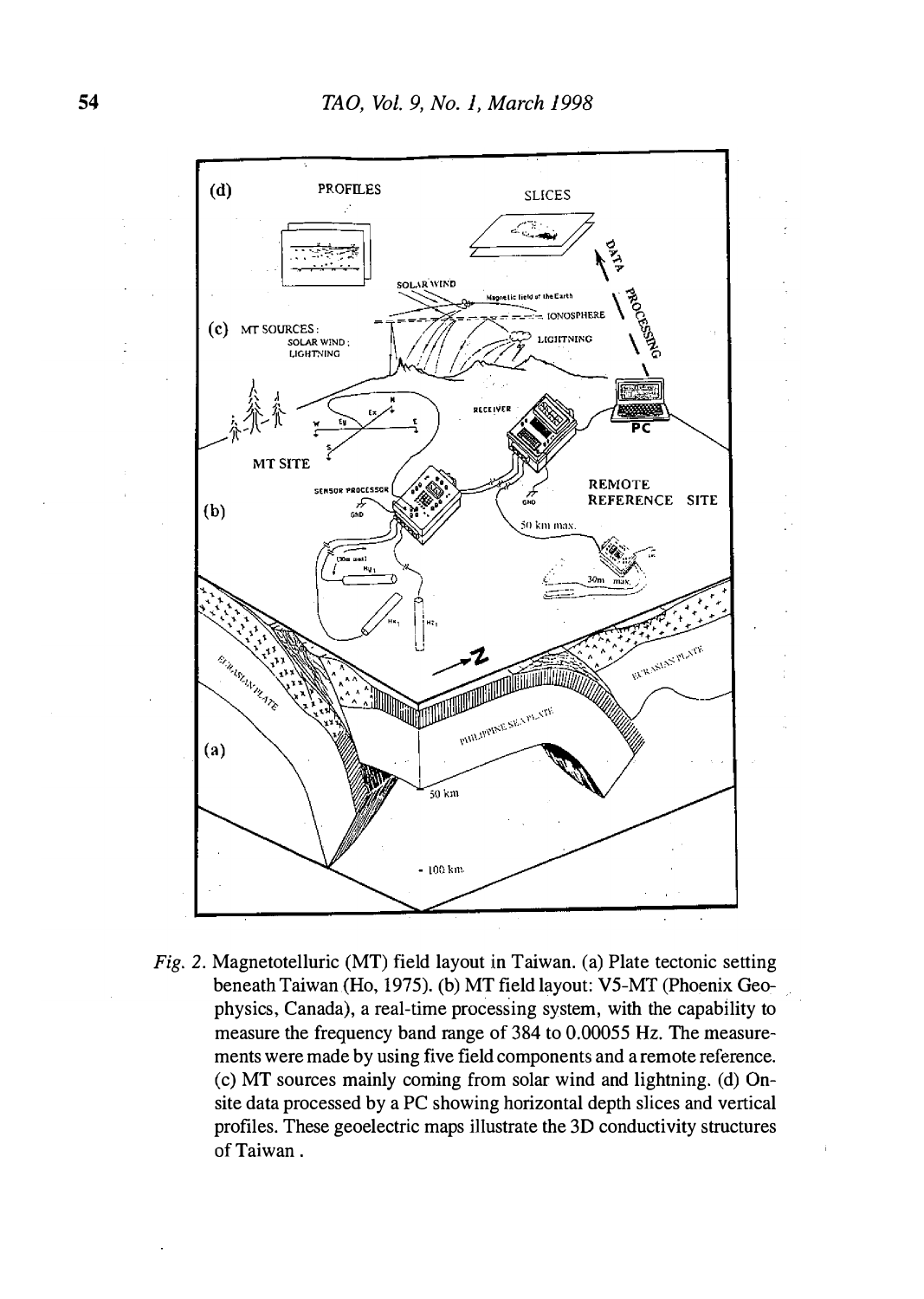where \* indicates the complex conjugate. The average values of the regional strike of the impedance tensor Z over the entire frequency range for each site, with few exceptions, is about N-S. Here, an N-S regional trend of Z was adopted for all sites as well as frequencies, and all data were rotated in that direction for use in subsequent analyses.

The rotated data could then be converted into their apparent resistivity and phase plots as a function of frequency by (Cagniard, 1953):

$$
\rho_{ij} = \left| Z_{ij} \right|^2 / \frac{1}{\omega \mu} \quad \text{and} \tag{3}
$$

$$
\phi_{i j} = \tan^{-1} \left[ \frac{\text{Im } Z_{i j}(\omega)}{\text{Re } Z_{i j}(\omega)} \right],
$$
\n(4)

where  $\rho_{ii}$  is the resistivity;  $\omega$  and  $\mu$  are angular frequency and magnetic permeability, respectively; Re  $(Z_{ij})$  and Im  $(Z_{ij})$  are the real and imaginary parts of tensor elements  $Z_{xy}$  or  $Z_{yx}$ .

In the 2-D case,  $\rho_{xy}$  and  $\phi_{xy}$  are referred to as the TE mode (or E-polarization, which is actually or parallel to the strike), and  $\rho_{yx}$  and  $\phi_{yx}$  the TM mode (or B-polarization). Figures 3a and 3b show the apparent resistivity and the phase angle for each site, respectively. It is worth noting that the phase angle plot can greatly assist in the assessment of the MT data quality of each sounding; the smoothed phase data suggest that the experimental signal to noise ratio is quite satisfactory since phase is relatively sensitive to noise disturbances.

The use of invariant impedance (Ingham, 1988) may minimize any possible erroneous interpretation of MT data which can occur when the lD modeling of the TE mode is carried out. Furthermore, the possibility of erroneous interpretation occurs in the vicinity of nearsurface 3-D conductivity anomalies. Therefore, the apparent resistivities and phases used in the lD modeling are those calculated from the invariant impedance:

$$
Z_{\text{inva}} = (Z_{xy} Z_{yx})^{0.5} \text{ and}
$$
 (5)

$$
\phi_{\text{inva}} = 0.5 \left( \phi_{\text{xy}} + \left| \pi + \phi_{\text{yx}} \right| \right). \tag{6}
$$

Then the Occam's inversion (Constable *et al.* 1987), which produces a model that is maximally smooth in resistivity structure, was used to produce the ID model at each sounding data. The reasons for employing Occam's inversion are: (1) the results of the Occam's inversion are very similar to a highly smoothed resistivity log and therefore easily understood, especially in the reconnaissance stage, and (2) there is no need to preset an initial model for Occam's inversion, and the inversion results are unique. Some of those results are shown in Figure 4. The horizontal scale is  $\log_{10}$  (resistivity) in ohm-m, while the vertical scale is  $\log_{10}$ (depth) in meters. The location of each site is shown in Figure 1. Nate the important feature of

t.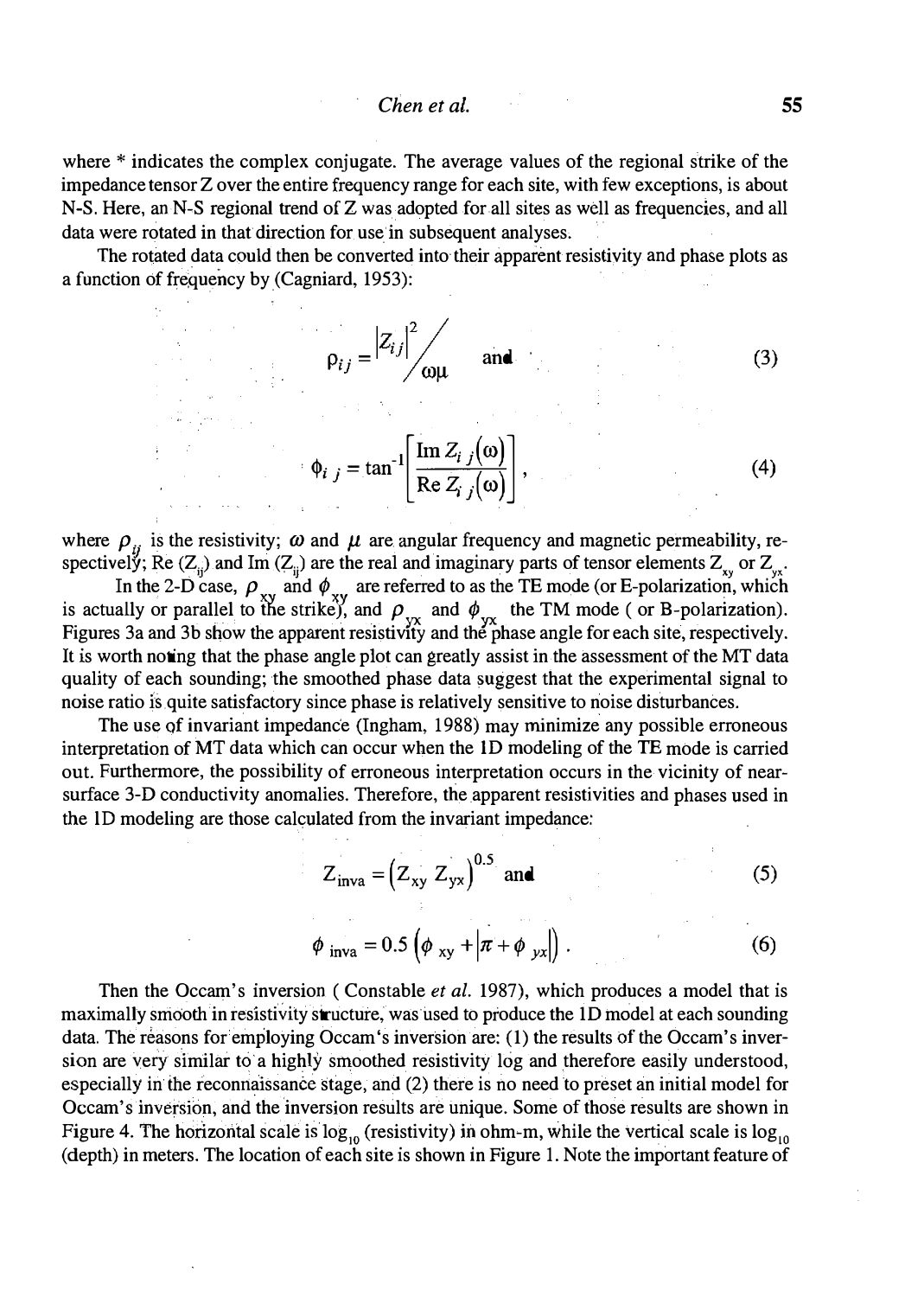

Fig. 3. (a) Apparent resistivities and (b) phases in the Taiwan area. The horizontal scale is  $log_{10}$  (period) in seconds. The vertical scale for the apparent resistivity is  $log_{10}$  (resistivity) in ohm-m; that for phase is in degrees. The TE and TM mode are indicated by circles and triangles, respectively. The location of each site is shown in Fig. 1. Two dotted lines, indicating 45° and -135°, are superimposed on each phase plot to show half-space response.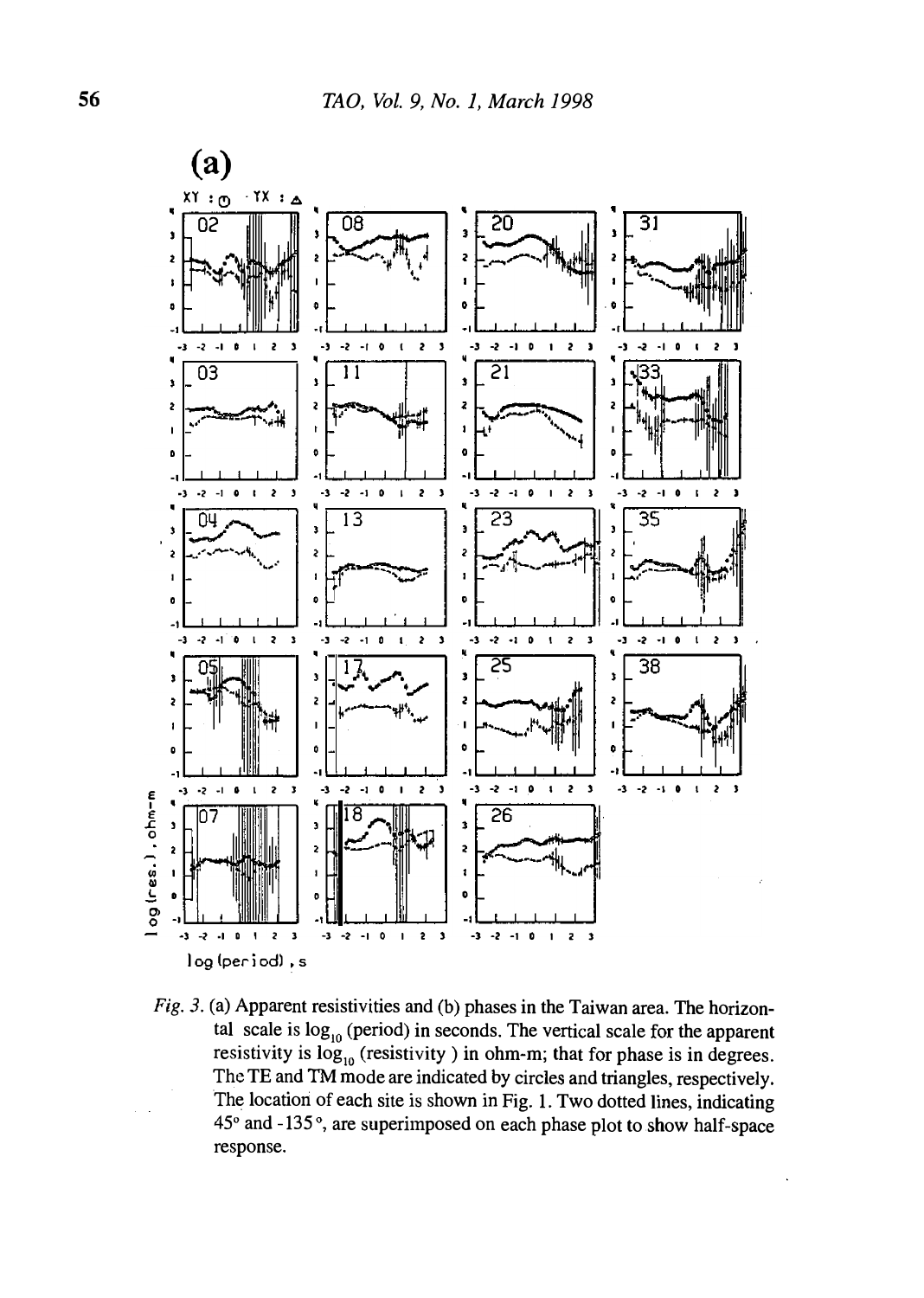

(Continued)

the existence of a conductive zone (arrows in Figure 4) at depths around 10-20 km beneath each sounding. The geologic significant is the main topic of discussion in this paper.

In order to assess the subsurface 3-D resistivity structures of Taiwan quantitatively, horizontal depth slices at different depths and vertical N-S profiles were constructed. Before those slice maps and profiles were constructed, the trend surface analysis technique (Davis, 1973) was employed for the sake of greater clarity. Figure 5 shows the results of a 1-km slice map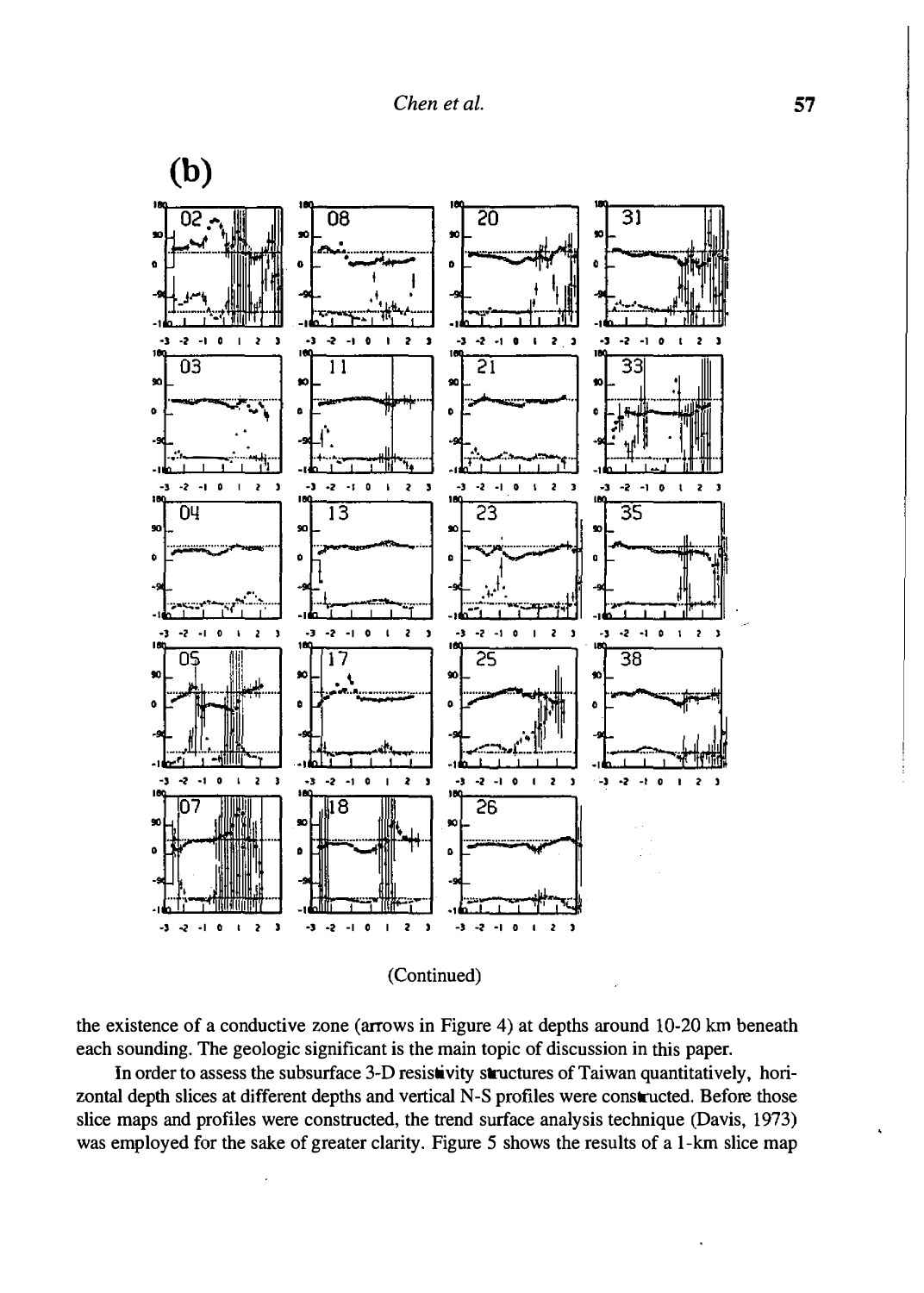

Fig. 4. Some Occam's inversions showing resistivities versus depth in the Taiwan area. The horizontal scale is  $log_{10}$  (resistivity); in ohm-m, while the vertical scale  $log_{10}$  (depth) is in meters. The location of each site is shown in Fig. 1. Note the important feature of the presence of a conductive zone (arrow) at depths around 10-20 km beneath each sounding.



Fig. 5 (a) Resistivity contour map at the depth of  $1$  km in the Taiwan area. (b) Second-degree trend surface. (c) Contoured residuals from the seconddegree trend surface. The regional trend shows resistivities of the NNE trend which are hardly discernible on the observed resistivity map in (a).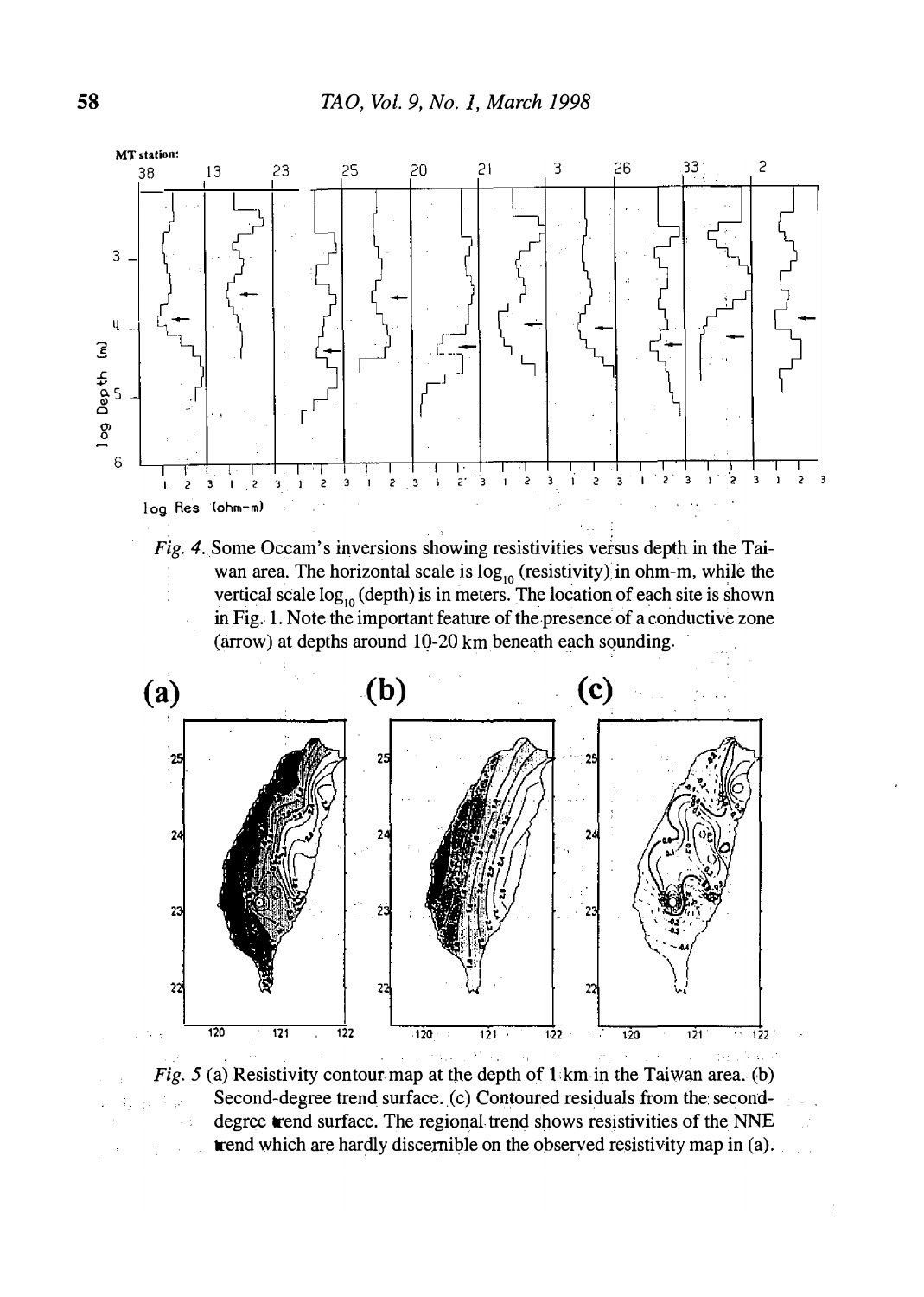after being processed by trend surface analysis techniques. The regional diagram (Figure 5b) when compared to the diagram before the trend surface analysis (Figure Sa) reveals clear trends for the identification of the resistivity patterns. The refinement of the images of the MT data by proper filtering is of significance especially for the complicated structures frequently met around the plate boundary, such as those in Taiwan.

# 3.RESULTS

# 3.1 Horizontal Depth Slices

Figure 6 shows the resistivity depth slices at depths 5, 10, 15, 20, 30 and 40 km. The value of the contours is  $\log_{10}$  (resistivity) in ohm-m units. At shallow depths of less than 5 km, the resistivity trend demonstrates a NNE-SSW strike which is oriented in approximately the same direction as the main geological provinces of Taiwan (Figure 1). The resistivities in this depth slice decrease to the west and are closely correlated to the variations in the surlace geology of Taiwan, from the metamorphic basement of the Central Range to the thick sediments of the Coastal Plairi. The isoresistivity line 101.8 ohm-m separates the Western foothills to the west and the Central Range to the east, while the isoresistivity lines 10<sup>3,0</sup> ohm-m divide the Central



Fig. 6. Resistivity, in  $log_{10}$  (resistivity) ohm-m, contour maps at depths 5, 10, 15, . 20, 30 and 40 km, respectively. The shaded area indicates the low resistivity anomaly, less than  $10^{2.2}$ =150 ohm-m.

a series de la

 $\mathcal{A}=\{1,2,\ldots,2n\}$  .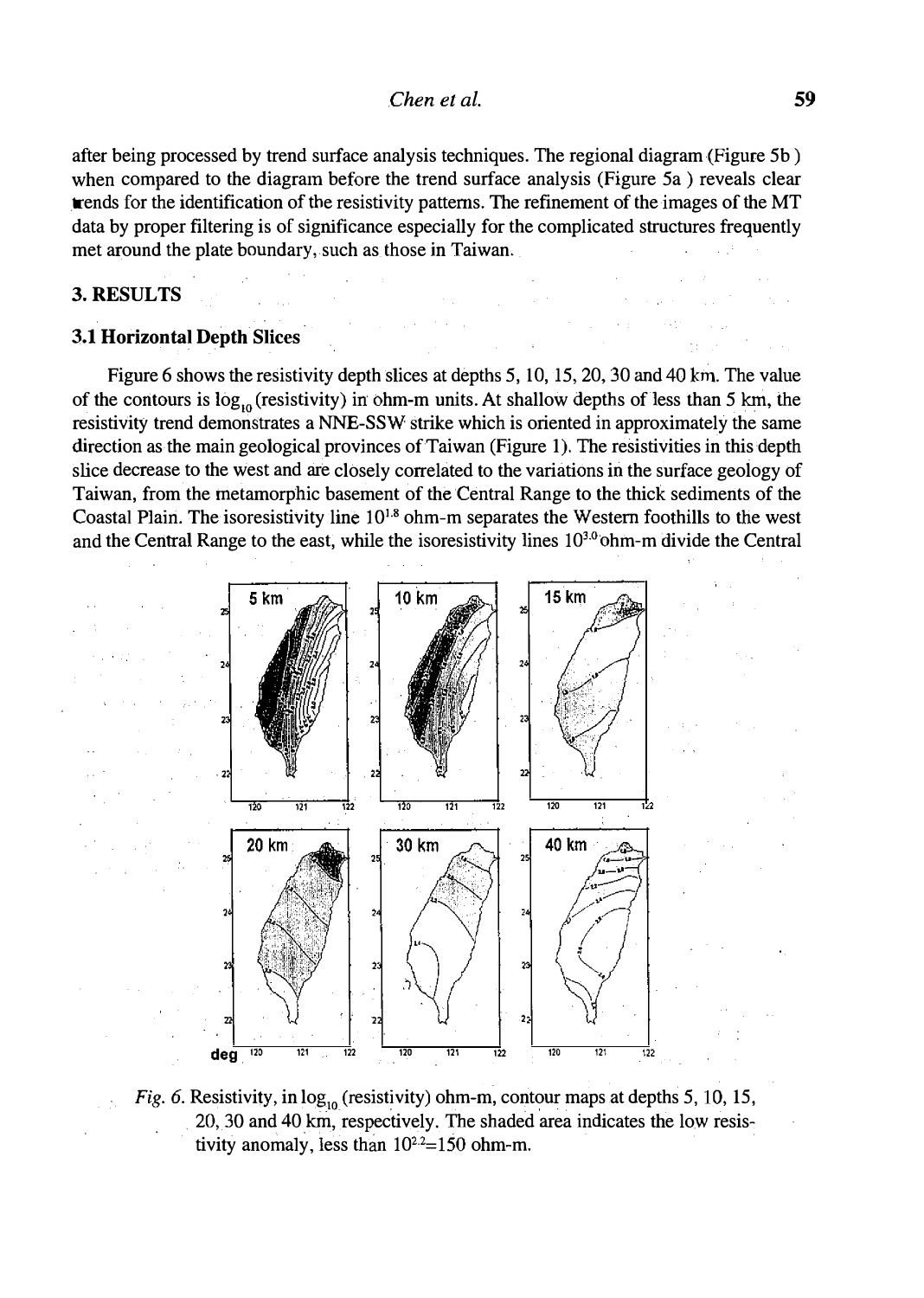Range to the west and the Longitudinal Valley to the east.

As depth increases to 10 km, the whole island demonstrates two main areas with the isoresistivity line  $10^{1.6}$  ohm-m separating the low resistivity zone to the west and the high resistivity one to the east. Meanwhile, in comparison with the resistivity pattern at shallow depths (less than 5 km), the gradient of the contour lines becomes smaller suggesting a decrease in the resistivity contrast between eastern and western Taiwan; in other words, the electrical response of the main geologic zonations of Taiwan diminish at this depth.

As depth further increases to more than 15 km, the resistivity trend changes abruptly to a NE-SW and then to a NW-SE strike with resistivity values decreasing to the north. The existence of the low resistivity center in the northern part of Taiwan is probably related to the Tatun geothermal area. Wang (1988) studied the b-value distribution of shallow earthquakes (less than 35 km) in Taiwan and recognized a zone with a large b-value in the northern part of the region which is probably related to the remnant geothermal effect after past volcanic activities. Ma et al. (1996) also observed the low P-wave velocity in the northern part of Taiwan at depths less than 10 km (actually extending to 20 km in their plots). The MT results in the present study with a low resistivity zone in the north are not only in good agreement with theirs, but also provide a clear vivid description by means of 3-D images. Hence, the low resistivity which extends to depths greater than 40 km in the northernmost part of Taiwan must be due to the remnant geothermal effect after past volcanic activities.

Additionally, in the depth range of 15-20 km, the low resistivity anomaly (less than  $10^{2.2}$ ) ohm-m) covers the entire Taiwan region. This low resistivity zone (LRZ) can be correlated to the common occurrence of the LRZ in the continental crust worldwide (Jones, 1987). Roecker et al. (1987) and Ma et al. (1996) also reported a low P-wave velocity zone below the highest mountain chain in Taiwan in the depth range of 20 to 30 km, about 5 km deeper than the electrical structure. The probable cause of this low resistivity zone is discussed later.

It is worth noting that the LRZ seems to migrate to the north as depth increases. This phenomenon is especially conspicuous as the depth extends to 30 to 40 km in the uppermost mantle of Taiwan (Ma et al., 1996). The cause of the migration of the LRZ with depth may probably be ascribed to the tectonic activity in this area. The tectonic map of Taiwan is well documented indicating that the Wadati-Benioff zone of the Philippine Sea plate is supposed to start its subduction northward beneath the Ryukyu Island at about the latitude of 24°N ( Sena, 1977). Thus, the LRZ which resides the plate begins to migrate to the north with depth.

#### 3.2 Vertical NS Profiles

To examine the variations in resistivity with depth beneath Taiwan, the models were grouped into three NS profiles (Figure 7 ). Their locations are denoted by dashed lines in Figure 1. Line 1 is along the Western foothills, while the other two profiles are along the Central Range and the Longitudinal Valley, respectively. The value of the contours in each profile is  $log_{10}$  (resistivity) in ohm-m units.

The resistivity structure beneath line  $1$  (Figure 7a) is characterized by a variable thick (10 km on average), conductive (less than  $10^{1.6}$  ohm-m) layer at the surface. On the basis of the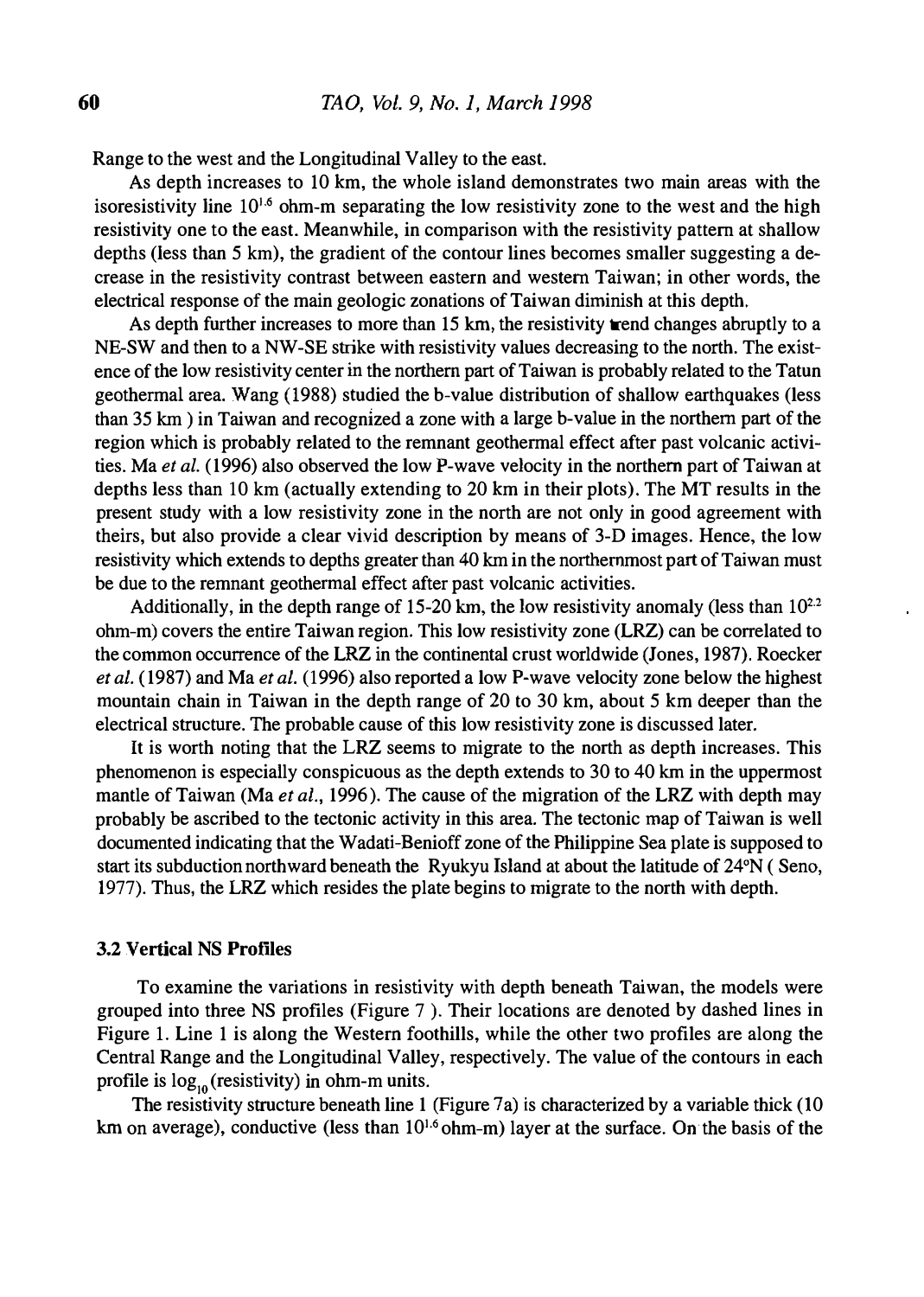exposed geology, this unit corresponds to the elastic sediments (Ho, 1986). The above conductive zone is underlain by an LRZ (less than  $10^{2.2}$  ohm-m), whose bottom lies at 19-km depth to the south but deepens to 22-km to the north (Figure 7a). That is, this LRZ dips gently to the north. The dipping topography of the LRZ may probably be ascribed to the effect of the north dipping tectonic model of the Philippine Sea plate of Taiwan. As depth increases, this LRZ is underlain by a more resistive (greater than  $10^{2.4}$  ohm-m) layer.

Line 2 (Figure 7b) is along the Central Range. Therefore, this profile represents the key index to fully demonstrate the tectonic structure of Taiwan. The significant feature of the LRZ, i.e. about 20 km in thickness and dipping 30° northward near MT sounding 21 (latitude of 24.5° ) in Taiwan, is clearly displayed. These results correspond to the observations shown in the previous resistivity depth slices, providing evidence of the Philippine Sea plate subduction northward beneath Taiwan near the latitude of 24°N. At the northern tip of this profile, a local low resistivity anomaly (less than  $10^{1.6}$  ohm-m) extending to the depth of about 50 km is observed. This particular feature, as stated earlier, is clearly related to the Tatun geothermal area, which is the only volcanic group in Taiwan. A more resistive (greater than  $10^{24}$  ohm-m) layer underlies this LRZ and can be correlated to that in line 1 at great depth.

Line 3 (Figure 7c) is along the Longitudinal Valley. Generally speaking, this resistivity structure may be explained by the eastern extension of line 2. The most striking feature of line 3 is its variable thick (less than 10 km), resistive (greater than  $10^{24}$  ohm-m) layer at the surface. Since the metamorphic grade increases from west to east, the resistivities beneath line 3 are higher than those beneath line 2. The LRZ at about the average depth of 10 km displays a flat layer in the Longitudinal Valley and is about to subduct at MT sounding 5 at the northern end of this profile. The LRZ is underlain by a more resistive layer (ranging  $10^{2.4}$ - $10^{2.8}$  ohm-m). The P-wave tomography (Ma et al., 1996) suggests that the depth of the crust of Taiwan is estimated to be 30-35 km; therefore, it can be said that the resistivities of the uppermost mantle beneath Taiwan range from  $10^{2.4}$  to  $10^{2.6}$  (250 to 630) ohm-m, which is in reasonable agreement with the experimental value of about a few hundred ohm-m worldwide (Jones, 1987).

#### 4. DISCUSSION

#### 4.1 Moho Discontinuity

One of the most important unanswered questions about tectonics in the Taiwan orogeny is the inference of the Moho discontinuity. From the inversion of P-wave arrival times, Yeh and Tsai (1981) suggested the crustal thickness of central Taiwan is 17 km. The inversion results from the gravity survey by Yeh and Yen (1991) assume that the oceanic crustal thickness nearby Taiwan is in the range of 10-20 km and increases from south to north. On the other hand, using the tomographic method, Ma et al. (1996) estimated the crust of Taiwan to be 30-35 km and that the Philippine Sea plat to be 15-20 km.

The extreme resistivity contrast between the crust and the upper mantle beneath Taiwan may have enabled those authors to detect a resistivity interface that correlates with the depth of the Moho, but this concept is quite difficult to work out when examining the resistivity patterns in Figure 7. However, from the tectonic features and the MT images, the results shown in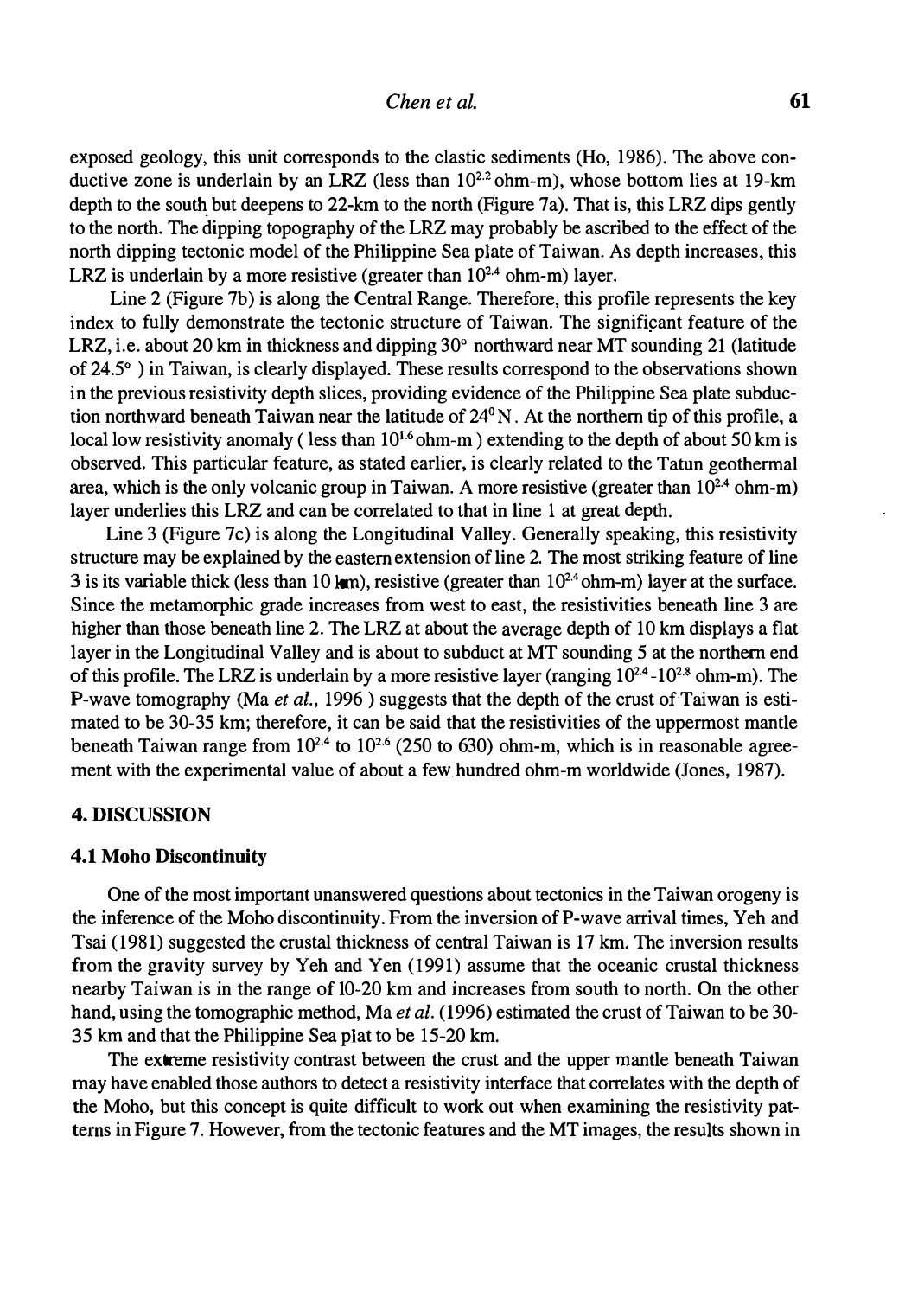

Fig. 7. NS geoelectric sections of Taiwan. (a) the Western foothills, (b) the Central Range and (c) the Longitudinal Valley. The triangles on the surface topography indicate the sounding points shown in Fig. 1. Resistiyities, in  $\log_{10}$  (resistivity) ohm-m, are contoured with values lower than  $10^{22}$ =150 ohm-m shaded. The vertical scale in each plot is exaggerated for purposes of clarity. Note the north dipping conductive zone which is espe: cially conspicuous in the Central Range.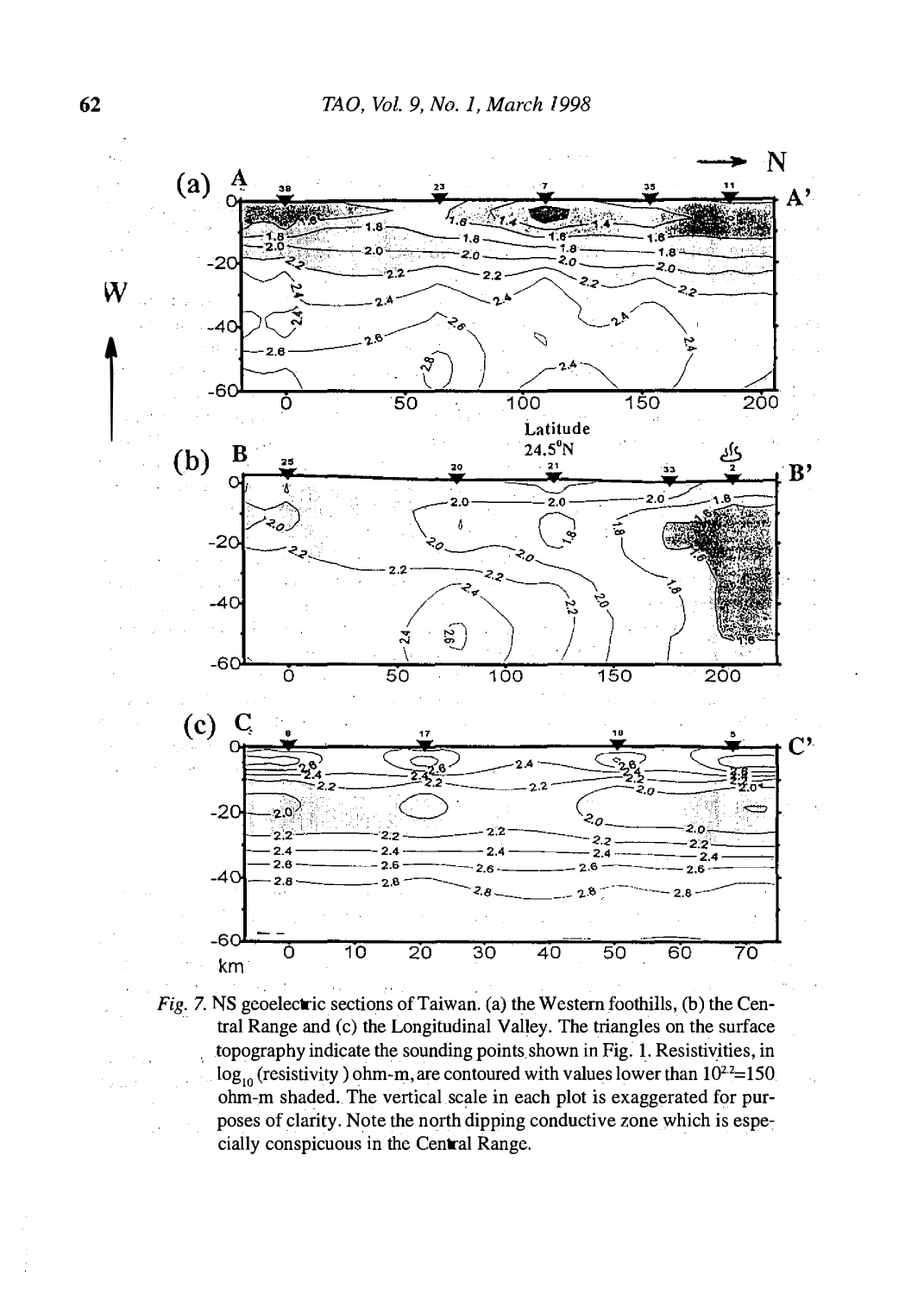the profiles of Figure 7 may make it easier to infer the possible electrical characteristics of the Moho region.

As Taiwan is considered to be situated where the Philippine Sea plate is subducting northwestward beneath the Ryukyu Islands, it indicates that the isoresistivity contour must become deeper from south to north when it passes near  $24^{\circ}$  N. In Figure 7b, the  $10^{22}$  ohm-m contour is distinct and becomes deeper to the north at  $24.5^{\circ}$  N. The resistivity thus obtained is about 158 ohm-m which is consistent with the Moho estimation of resistivities of about 200 ohm-meters in neighboring Japan (Ogawa et al., 1994); meanwhile its depths between  $20-30$  km are also close to the range of the P-wave results, 30-35 km (Ma *et al.*, 1996). However, if it is assumed that the choice of the  $10^{22}$  ohm-m contour is the bottom of the lowest crust, and thus regarded as the Mohci discontinuity uriderneath Taiwan, it seems to be too shallow in light of the recent seismicity viewpoint proposing a Moho depth of about  $40-50$  km (Rau *et al.*, 1995; Lin, 1996).

Therefore, the resistivity boundary of the Moho beneath Taiwan is probably not as sharp as the velocity one. It is worth noting that the resistivity contour lines below the LRZ are more compressed in the Longitudinal Valley (Figure 7c) than in the Western foothills (Figure 7a). This characteristic of the resistivity pattern could reflect a regional tectonic compression history from the east of Taiwan, which then propagated and lessened to the west.

# 4.2 LRZ

The appearance of an LRZ underneath Taiwan is both very interesting and significant. The fact that the depth to its top correlates with the depth of the top of the P-wave reflector which is believed to lie near the top of the subducting plate is remarkable. From the depth distribution of earthquakes, Wang *et al.* (1994) reported a low seismicity zone below the depth of 12 km, which is almost in the same depth range as the LRZ. Wu et al. (1991) also pointed out such a low seismicity zone in their seismicity profile. From theoretical studies, Barr and Dahlen (1989) and Hwang and Wang (1993) stated that a high geothermal gradient is present in the Central Range. Wang *et al.* (1994) suggested that such a geothermal effect is the most important factor contributing to the low seismicity zone. Ma et al. (1996) proposed that the low velocity zone underneath the Central Range and its surrounding area was probably caused by the combination of heat intrusion from the Philippine Sea plate and the effect of partial melting.

For the purpose of verifying the assumption that the low resistivity in the uppercrust of Taiwan may possibly have its origin in enhanced temperature, the transformation of resistivity to temperature was calculated and is presented below. The relationship between electrical conductivity and temperature in rocks was discussed by Keller and Frischknecht (1966). Two important mechanisms of electrical conduction exist in the rock. The first involves an intrinsic semiconduction process, in which electrons are excited into conduction bands; the second is the mechanism of conduction by ions. At high temperatures (above  $500^{\circ}$ C), the former mechanism is dominant, while in the low temperature portion, the latter mechanism is more important. Conductivity in ionic rocks resulting from the above mechanisms is usually approximated with the following equation (Keller and Frischknecht, 1966):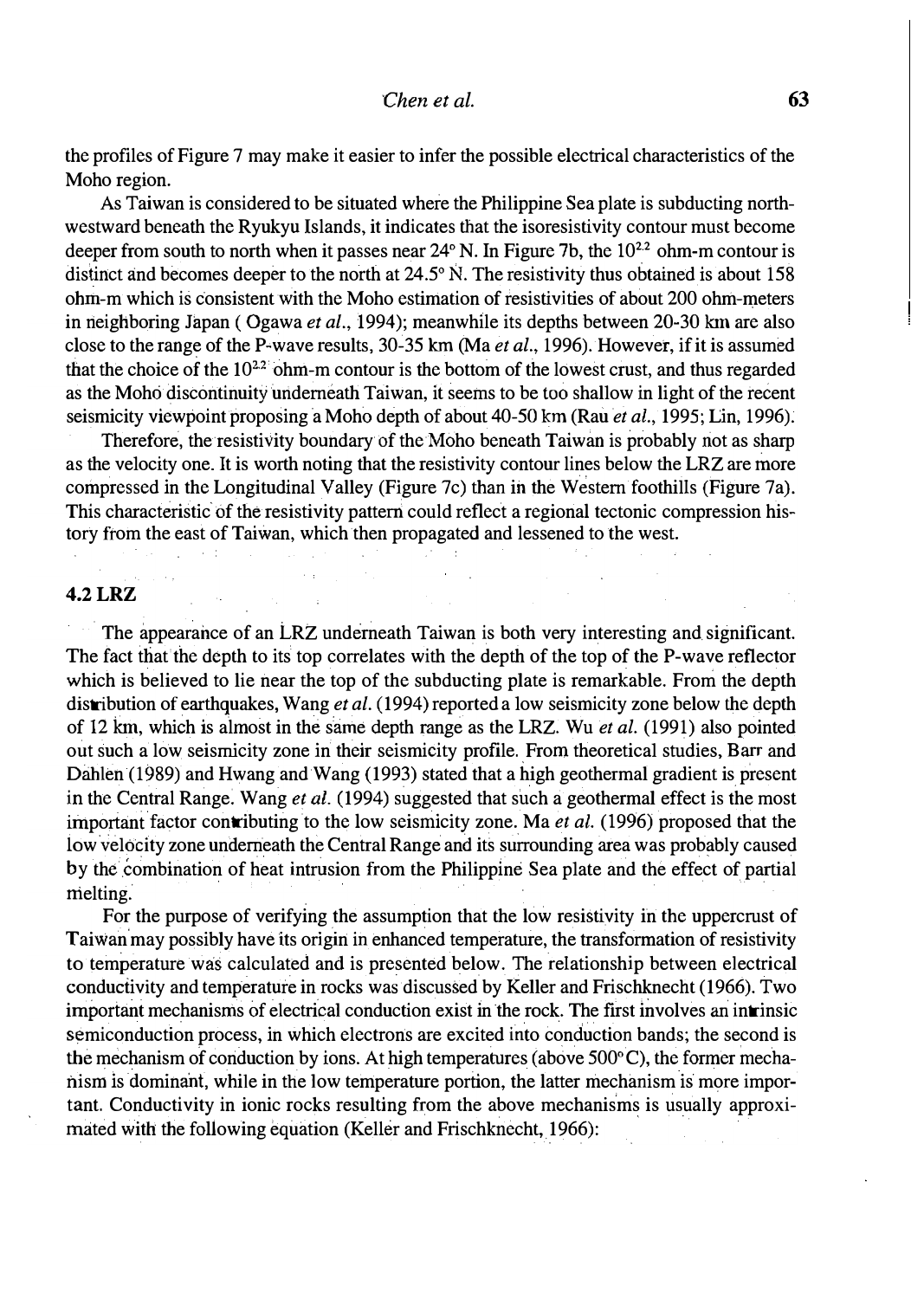$$
\sigma = \frac{1}{\rho} = A_i e^{-U_1 / kT} + A_2 e^{-U_2 / kT} , \qquad (7)
$$

where T is temperature in absolute temperature; k is Boltzman's constant ( $1.38X10^3$  ev/ $^{\circ}$ C); parameters  $A_1$  and  $A_2$  are determined by the number of ions available for conduction and their mobility through the lattice; and U<sub>1</sub> and U<sub>2</sub> are the activation energies required to liberate these ions. Values for the parameters of a variety of rocks are given in Table I.

The resistivity variations were estimated at different temperatures based on Equation (7) as well as rock types in the crust; these are shown in Figure 8. Broadly speaking, the higher the temperature, the lower the resistivity observed. In addition, different rock types just shift their curves along the resistivity axis, but the curve shapes mostly remain the same (except for andesite).

If the LRZ (less than  $10^{2.2}$  ohm-m) beneath Taiwan is caused only by the enhanced temperature, the temperature should be as high as 800-1 100° C based on Figure 8. However, the rise in temperature at the depth of 9 km beneath the Western foothills by only about or below 300°C is based on petroleum exploration (Suppe, 1981). This temperature rise cannot be great enough to produce such a low resistivity anomaly. The detectable low resistivity anomaly in the upper crust beneath the Western foothills in Taiwan would require the presence of other factors, the most probable of which is fluids. One possibility for the origin of fluids is through the dehydration of the crust. This has previously been suggested as an explanation for the common occurrence of low resistivities in the continental crust (Hyndman et al., 1993; Jones, 1987).

It was expected by Suppe (1981) that dehydration reactions take place at a lower temperature (about 220°C) at the depth of 7 km in the Western foothills due to the drop in the fluid pressure-solid pressure ratio. The excess pore-fluid pressure may provide an indirect inference of the presence of water beneath the Western foothills (Suppe, 1981). The existence of intergranular films of water containing as little as  $1\%$  fluid can substantially lower electrical resistivity, a function of porosity (Hyndman and Shearer, 1989; Hyndman, et al., 1993), and may be expected to occur at or below brittle-ductile transition (Bailey, 1990; Holness, 1993). Consequently, there are grounds to expect that a delamination surface (Koons, 1990) might be associated with a layer of anomalously low electrical resistivity.

Greenschist-zeolite fades rocks in the Central Range occur at approximately 15 km depth and may be raised and cropped out by the imbricated upthrusting of collision between the Philippine Sea plate and the Eurasian continental plate (Chen and Wang, 1995). Continuing uplift, with the topographic height of the Central Range kept approximately constant by the rapid erosion rate, maintains the enhanced temperature in the main region of uplift (Teng, 1990) and allows lateral migration of isotherms. This not only prevents rehydration through cooling but may also cause water to be released into the upper crust at increased distance from the principal region of uplift.

This implication of such dehydration reactions taking place at 10-20 km depths seems consistent with the study of depth distribution of shallow earthquakes (Wang et al., 1994).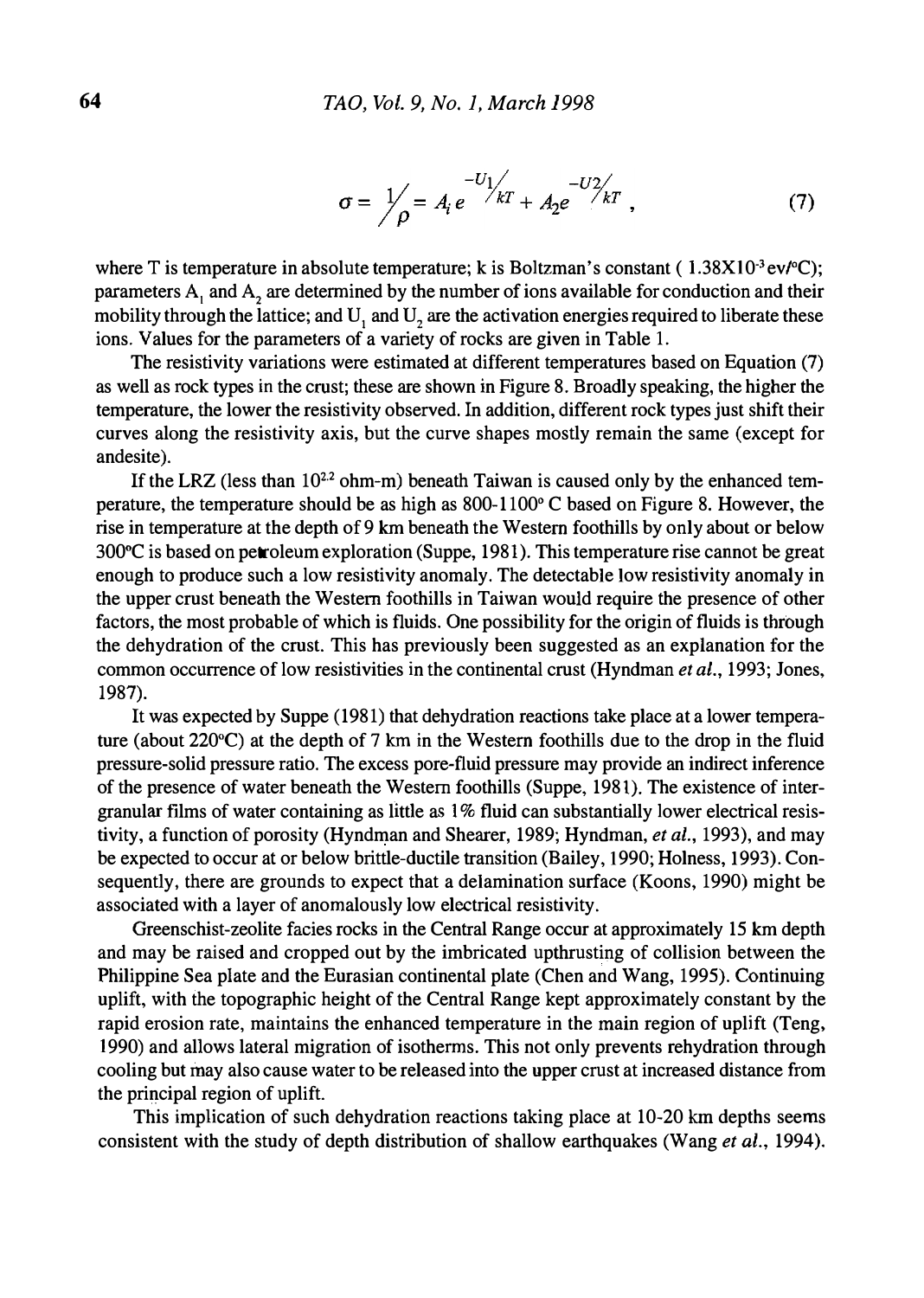| Rock          | $A1$ (s/cm) | $A2$ (s/cm)     | $U1$ (ev) | $U2$ (ev) |
|---------------|-------------|-----------------|-----------|-----------|
| Granite       | $5e-4$      | 1e <sub>5</sub> | 0.62      | 2.5       |
| Gabbro        | $7e-3$      | 1e <sub>5</sub> | 0.70      | 2.2       |
| <b>Basalt</b> | $7e-3$      | 1e <sub>5</sub> | 0.57      | 2.0       |
| Peridotitc    | $4e-2$      | 1e <sub>5</sub> | 0.81      | 2.3       |
| Andesite      | $6e-3$      | 1e <sub>5</sub> | 0.70      | 1.6       |

Table 1. Parameters defining the temperature dependence of resistivity in solid electrolytes (Keller and Frischknecht, 1966).



Fig. 8. Resistivity estimates based on rock types and the temperature-resistivity relationship (Keller and Frischknecht, 1966).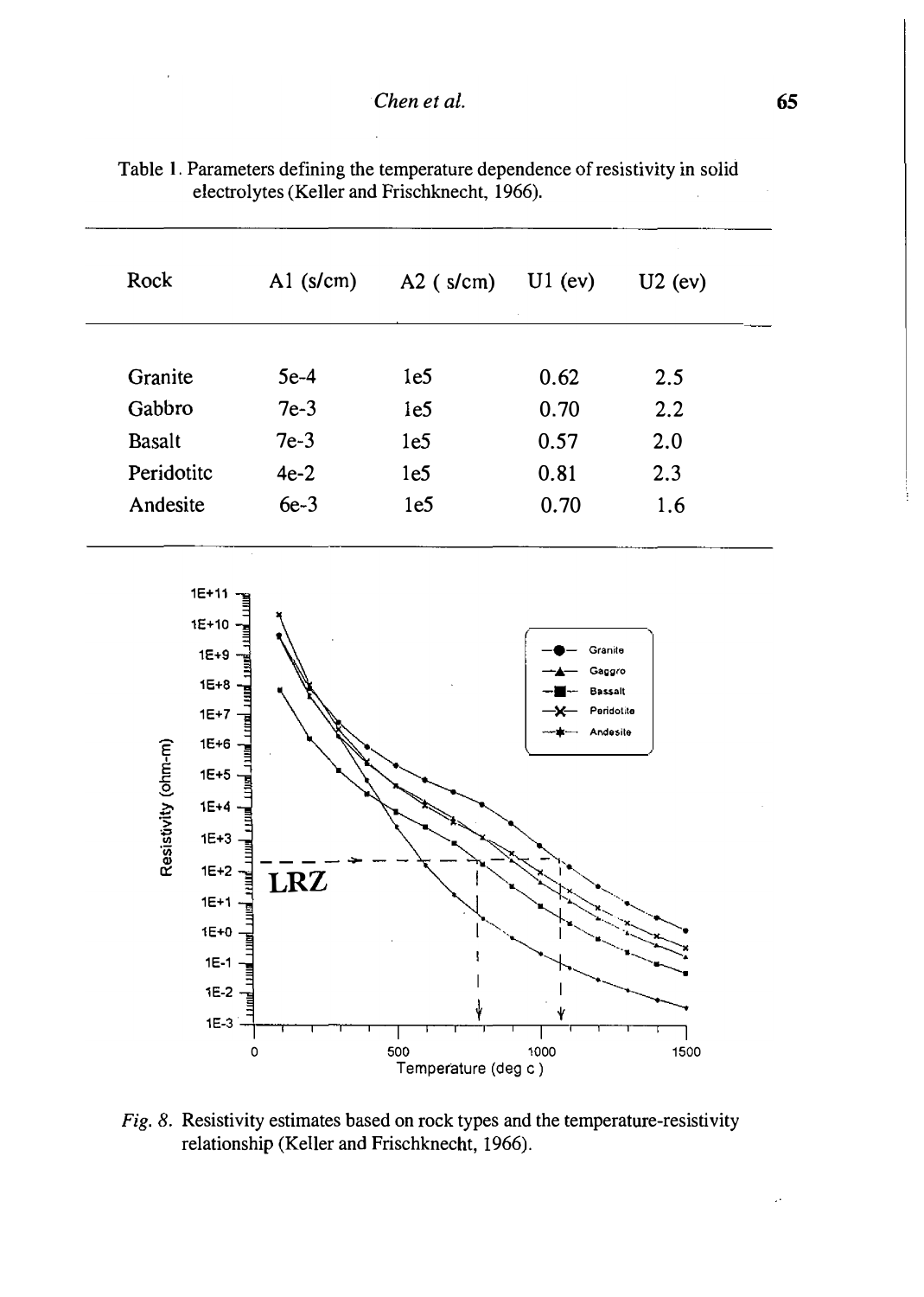That study revealed that seismicity is quite low below the depth of 12 km in the Central Range. Therefore, the top of the conductive region, at about the depth of 10 km, obtained by MT soundings, corresponds with the top of the aseismic zone.

### 5. CONCLUSIONS

The MT investigation of the deep electrical structure of Taiwan has proven to be an effective tool. The existence of a distinct low resistivity zone (less than 160 ohm-m) in the uppercrust with depths ranging about 10-20 km and dipping about  $30^{\circ}$  northward near the latitude of 24.5°N beneath the Central Mountain Range is undoubtedly the most significant finding in the study. Based on the temperature estimate from the MT results, the main cause of this low resistivity zone is most probably the fluids released from dehydration reactions.

The features of the deep electrical structures are very similar to the Philippine Sea plate subduction northward beneath Taiwan. In the case of the top of the Philippine Sea plate being located at a depth only 10 km below the Central Mountain Range, it is implied that the lithosphere for Taiwan Island around the Central Range is less than 15 km in thickness. This is contradicts any geologist's common sense. On the other hand, at the depth of the Moho discontinuity in Taiwan, 40-50 km, no corresponding sharp boundary can be found in the resistivity profiles. In other words, future studies are required to refine the present electrical models in order to explain and/or correct the plate tectonic model of Taiwan; however, it is suggested that several of the major deep electrical structures of Taiwan will most likely endure.

Acknowledgments This study was financially supported by the National Science Council of the Republic of China under grants NSC84-21l1-M008-041 and NSC85-2111-M008-03. The authors thank Phoenix Geophysics for technical assistance in this pioneer MT survey in the Taiwan region. Useful comments and suggestions made by Dr. C. T. Young, Dr. F. C. Su, Mr. William Lucas and anonymous reviewers are highly appreciated.

### **REFERENCES**

- Aki, K., 1982: Three-dimensional seismic inhomogeneities in the lithosphere and asthenosphere. Rev. Geophys. Space Phys., 20, 161-170.
- Bailey, R. C., 1990: Trapping of aqueous fluids in the deep crust. Geophys. Res. Lett., 17, 1129-1132.
- Barr, T. D., and F. A. Dahlen, 1989: Steady-state mountain building 2: thermal structure and heat budget. J. Geophys. Res., 94, 3923-3947.
- Cagniard, L., 1953: Basic theory of the magnetotelluric method of geophysical prospecting. Geophys. , 18, 605-635.
- Chen, C.H. , and C.H. Wang, 1995: Explanatory notes for the metamorphic facies map of Taiwan. 2nd ed., Central Geological Survey, MOEA, Taipei, Taiwan, 51 pp. (in Chinese)
- Constable, S. C. , R. L. Parker, and C. G. Constable, 1987: Occam's inversion: a practical algorithm for generating smooth models from electromagnetic sounding data. Geo-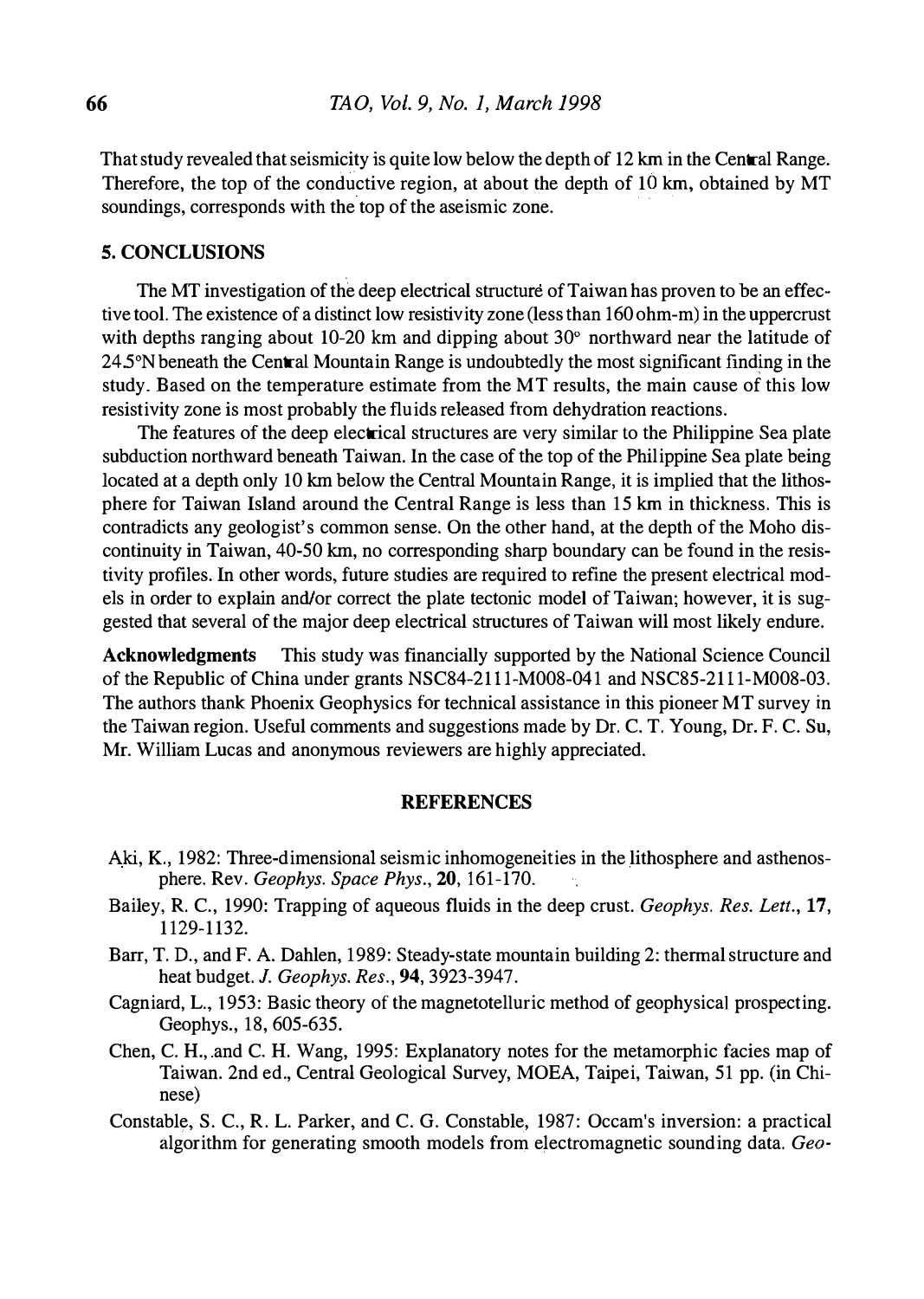physics, 52, 289-300.

- Davis, J.C., 1973: Statistics and data analysis in geology. John Wiley & SONS, Inc., New York, 322-337.
- Gamble, T., W. Goubau, and J. Clarke, 1979: Magnetotellurics with a remote magnetic reference. Geophysics, 44, 53-68.
- Ho, C. S., 1988: An introduction to the geology of Taiwan, explanatory text of the geological map of Taiwan. 2nd ed., Ministry of Economic Affairs, Taipei, Taiwan, 192 pp.
- Holness, M. B., 1993: Temperature and pressure dependence of quartz-aqueous fluid dihedral angles: the control of adsorbed  $\hat{H}_1O$  on the permeability of quartzites. Earth Planet. Sci. Lett., 117, 363-377.
- Hwang, W. T., and C. Y. Wang, 1993: Sequential thrusting model for mountain building: constraints from geology and heat flow of Taiwan. J. Geophys. Res., 98, 9963-9973.
- Hyndman, R. D.,and P. M. Shearer, 1989: Water in the lower continental crust: modeling magnetotelluric and seismic reflection results. Geophys. J. Int., 98, 343-365.
- Hyndman, R. D., L. L. Vanyan, G. Marquis, and L. K. Law, 1993: The origin of electrically conductive lower crustal continental crust: saline water or graphite? Phys. Earth Planet. Inter., 81, 325-344.
- Ingham, M., 1988: The use of invariant impedances in magnetotelluric interpretation. Geophys. J., 92, 165-169.
- Jones, A. G., 1987: MT and reflection: an essential combination. Geophys. J. R. Astr. Soc., 89, 7-18.
- Keller, G. V., and Frischknecht, F. C., 1966: Electrical methods in geophysical prospecting. Pergamon Press Inc., 16-19.
- Koons, P. 0., 1990: Two-sided orogen: collision and erosion from the sandbox to the Southern Alps, New Zealand Geology, 18, 679-682.
- Lin, C.H., 1996: Crustal structures estimated from arrival differences of the first P-waves in Taiwan. J. Geol. Soc. China, 39, 1-12.
- Ma, K. F., J. H. Wang, and D. Zhao, 1996: Three-dimensional seismic velocity structure of the crust and uppermost mantle beneath Taiwan. J. Phys. Earth, 44, 85-105.
- Ogawa, Y., Y. Nishida, and M. Makino, 1994: A collision boundary imaged by magnetotellurics, Hidaka Mountain, Central Hokkaido, Japan. JGR, 99, 22373-22388.
- Rau, R. J., and F. T. Wu, 1995: Tomographic imaging of lithospheric structures under Taiwan. Earth Planet Sci. Lett., 133, 517-532.
- Roecker, S. W., Y. H. Yeh, and Y. B. Tsai, 1987: Three-dimensional P and S wave velocity structures beneath Taiwan: deep structure beneath an arc-continent collision. J. Geophys. Res., 92, 10547-10570.
- Seno, T., S. Stein, and A. E. Gripp, 1993: A model for the motion of the Philippine Sea plate consistent with NUVEL-1 and geological data. J. Geophys. Res., 98, 17941-17948.
- Seno, T., 1977: The instantaneous rotation vector of the Philippine Sea plate relative to the Eurasian plate. Tectonophysics, 42, 209-226.
- Stanley, W. D., J.E. Boehl, F. X. Bostick, and H. W. Sith, 1977: Geothermal significance of magnetotelluric sounding in the eastern Snake River Plain - Yellowstone region. JGR,